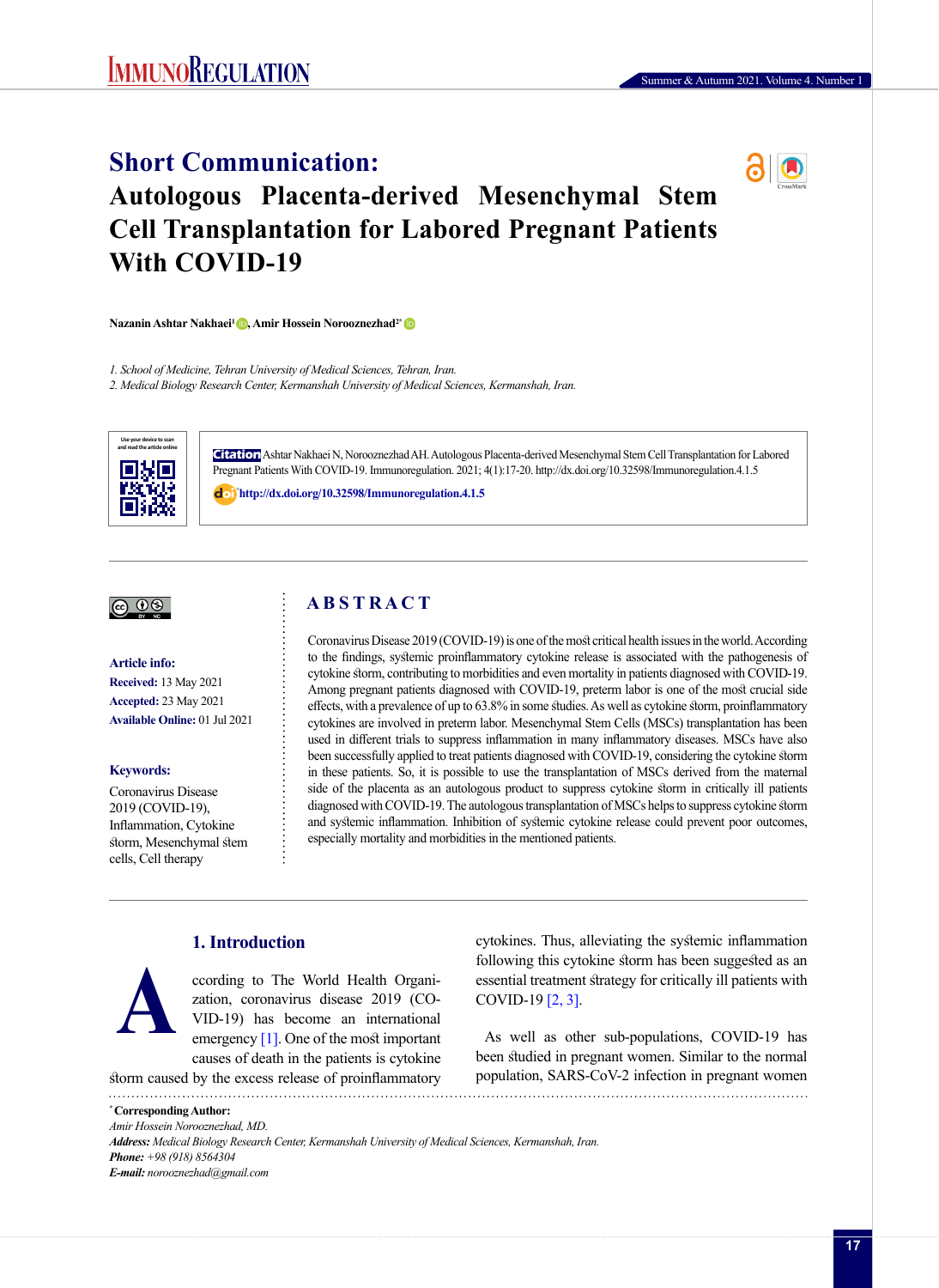could present with various clinical manifestations from asymptomatic to severe symptoms [\[4\].](#page-2-3) The severity of COVID-19 is associated with the level of some of the proinflammatory cytokines [\[5\].](#page-2-4) Other than non-pregnancy-related morbidities, which could be found in all populations, preterm labor is an essential complication in pregnant women with COVID-19. According to the studies, the rate of preterm labor in women diagnosed with SARS-CoV-2 infection is up to 21.2% of total deliveries [\[6\].](#page-2-5) However, systematic reviews have mentioned other rates from 39% [\[7\]](#page-2-6) to  $63.8\%$  [\[8\]](#page-2-7)—all of them are notable rates. From the pathophysiological aspects, inflammation (sterile and or non-sterile types) is one of the most important causes of preterm labor. Thus, considering the association between proinflammatory cytokines release and preterm labor  $[9]$ , it seems that the cytokine storm is responsible for some of the non-pregnancy-related morbidities/outcomes, including preterm labor. When preterm labor occurs due to the cytokine storm in a pregnant woman with COVID-19, the anti-inflammatory treatment is necessary to prevent other inflammatory dependent outcomes (such as septic shock) and to decrease mortality and morbidities in the patient.

#### **Hypothesis**

Autologous Mesenchymal Stem Cells (MSCs) derived from the maternal side of placental from critically ill pregnant women with preterm labor could help suppress cytokine storm and systemic inflammation. Inhibition of systemic cytokine release could prevent poor outcomes, especially mortality and morbidities in the mentioned patients.

#### **Evaluation of hypothesis**

Human-derived MSCs are among the most powerful immunomodulatory agents widely used in cell-based therapies  $[10]$ . So, due to their immunomodulatory effect, these cells are suggested for preventing or attenuating the cytokine storm. MSCs' safety and effectiveness have been demonstrated in many clinical trials, especially in immune-mediated inflammatory diseases, such as graft-versus-host disease [\[11\]](#page-2-10) and systemic lupus erythematosus [\[12\]](#page-2-11). The immunomodulation effect of the MSCs is achieved through paracrine secretion of cytokines or direct interaction with immune cells and their toll-like receptors activation by double-stranded RNA from a virus such as coronaviruses  $[13, 14]$  $[13, 14]$ . MSCs promote the survival of monocytes and induce differentiation toward macrophage M2 anti-inflammatory phenotype that expressed CD206 and CD163. In addition, activated MSCs secrete Prostaglandin E2 (PGE2) that drives resident macrophages with an M1 proinflammatory phenotype toward an M2 anti-inflammatory phenotype. Also, MSCs exert their immune suppressive potential through cell-cell contact and by secretion of immune regulatory molecules. MSCs display broad immunomodulatory properties, including inhibiting the proliferation and function of T cells, natural killer T cells, T regulatory cells, B cells, and dendritic cells. However, several soluble factors play a significant role in the immunosuppressive effects of MSCs. These compounds include PGE2, Ttransforming Growth Factor (TGF)-β1, indoleamine 2,3-dioxygenase, nitric oxide, hepatocyte growth factor, and interleukin-10  $[15, 16]$  $[15, 16]$ . Also, the antimicrobial role of MSCs has been reported [\[17\],](#page-2-16) which could be effective for those COVID-19 patients with secondary bacterial infections such as hospital-acquired infections, especially in intubated patients.

MSCs, as well as other stem cells, could be used in two forms of autologous and allogenic considering their source. After years of trials, a 2020-systematic review and meta-analysis have shown a "favorable safety" of MSCs transplantation (both autologous and allogenic) according to the performed studies [\[18\]](#page-2-17). However, some studies have raised concerns regarding the use of allogenic MSCs transplantation. Some studies have shown that proinflammatory cytokines could affect MSCs to express Major Histocompatibility Complex (MHC) class I and a possible de novo expression of MHC class II [\[19\]](#page-3-0).

Recently, the successful use of allogenic MSCs has been reported in critically ill patients diagnosed with COVID-19 [\[20-22\]](#page-3-1). The origin of the cells was Wharton jelly  $[22]$  and the human umbilical cord  $[20, 21]$  $[20, 21]$  $[20, 21]$ . So far, infusion of mesenchymal stem/stromal cells has been successfully and safely tried for the treatment of idiopathic pulmonary fibrosis [\[23\]](#page-3-4), pulmonary sarcoidosis [\[24\],](#page-3-5) multiple sclerosis [\[23\]](#page-3-4), and Crohn disease [\[25\]](#page-3-6).

#### **2. Conclusion**

In patients with COVID-19, proinflammatory cytokines are the key players of cytokine storm, leading to serious morbidities and even mortality. Thus, one of the helpful treatments could be the suppression of cytokine storm. Considering the notable ratio of preterm labor in critically ill pregnant patients with COVID-19 (due to elevated proinflammatory cytokines level), transplantation of autologous placental-derived mesenchymal stem/ stromal cells following delivery could be an effective treatment for this condition which also could avoid any possible and unknown allogenic adverse effect. The au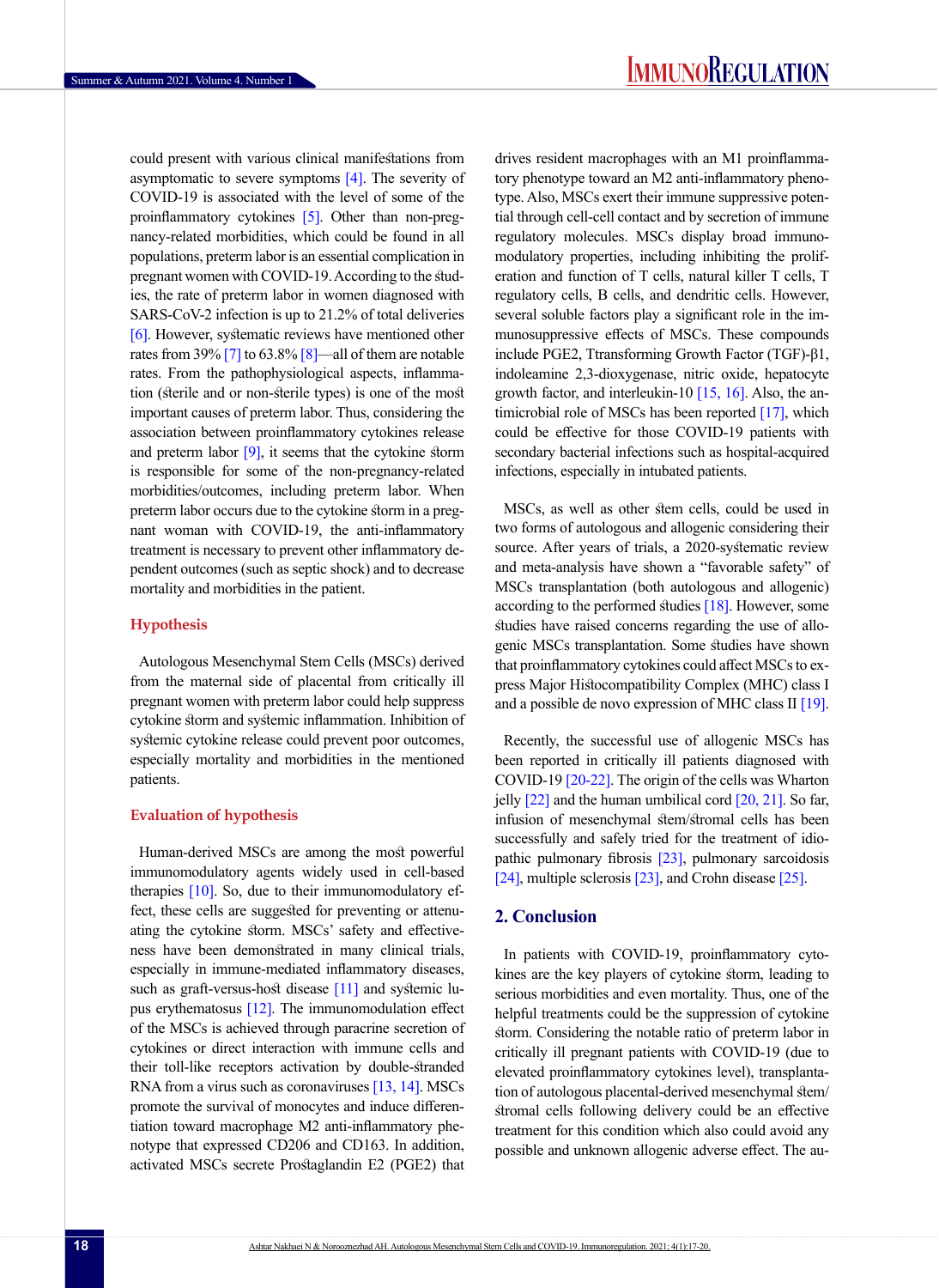thors believe that complementary studies are helpful for the investigation of this treatment method in the clinic.

#### **Ethical Considerations**

#### **Compliance with ethical guidelines**

There were no ethical considerations to be considered in this research.

#### **Funding**

This research did not receive any grant from funding agencies in the public, commercial, or non-profit sectors.

#### **Authors' contributions**

Both authors equally contributed to preparing this article.

#### **Conflicts of interest**

The authors declared no conflict of interest.

#### **References**

- <span id="page-2-0"></span>[1] Norooznezhad AH, Najafi F, Riahi P, Moradinazar M, Shakiba E, Mostafaei Sh. Primary symptoms, comorbidities, and outcomes of 431 hospitalized patients with confirmative RT-PCR results for COVID-19. The American Journal of Tropical Medicine and Hygiene. 2020; 103(2):834-7. [\[DOI:10.4269/](https://doi.org/10.4269/ajtmh.20-0512) [ajtmh.20-0512\]](https://doi.org/10.4269/ajtmh.20-0512) [[PMID](https://www.ncbi.nlm.nih.gov/pubmed/32588801)] [\[PMCID](http://www.ncbi.nlm.nih.gov/pmc/articles/PMC7410435)]
- <span id="page-2-1"></span>[2] Hantoushzadeh S, Norooznezhad AH. Possible cause of inflammatory storm and septic shock in patients diagnosed with coronavirus-19 disease (COVID-19). Archives of Medical Research. 2020; 51(4):347-8. [\[DOI:10.1016/j.arc](https://doi.org/10.1016/j.arcmed.2020.03.015)[med.2020.03.015](https://doi.org/10.1016/j.arcmed.2020.03.015)] [\[PMID\]](https://www.ncbi.nlm.nih.gov/pubmed/32340759) [[PMCID\]](http://www.ncbi.nlm.nih.gov/pmc/articles/PMC7129207)
- <span id="page-2-2"></span>[3] Ragab D, Salah Eldin H, Taeimah M, Khattab R, Salem R. The COVID-19 cytokine storm; What we know so far. Frontiers in Immunology. 2020; 11:1446. [\[DOI:10.3389/fim](https://doi.org/10.3389/fimmu.2020.01446)[mu.2020.01446\]](https://doi.org/10.3389/fimmu.2020.01446) [[PMID](https://www.ncbi.nlm.nih.gov/pubmed/32612617)] [\[PMCID](http://www.ncbi.nlm.nih.gov/pmc/articles/PMC7308649)]
- <span id="page-2-3"></span>[4] Knight M, Bunch K, Vousden N, Morris E, Simpson N, Gale Ch, et al. Characteristics and outcomes of pregnant women admitted to hospital with confirmed SARS-CoV-2 infection in UK: national population based cohort study. BMJ. 2020; 369:m2107. [\[DOI:10.1136/bmj.m2107\]](https://doi.org/10.1136/bmj.m2107) [[PMID](https://www.ncbi.nlm.nih.gov/pubmed/32513659)] [\[PMCID](http://www.ncbi.nlm.nih.gov/pmc/articles/PMC7277610)]
- <span id="page-2-4"></span>[5] Liu H, Wang LL, Zhao SJ, Kwak-Kim J, Mor G, Liao AH. Why are pregnant women susceptible to COVID-19? An immunological viewpoint. Journal of Reproductive Immunology. 2020; 139:103122. [\[DOI:10.1016/j.jri.2020.103122](https://doi.org/10.1016/j.jri.2020.103122)] [[PMID](https://www.ncbi.nlm.nih.gov/pubmed/32244166)] [\[PMCID](http://www.ncbi.nlm.nih.gov/pmc/articles/PMC7156163)]
- <span id="page-2-5"></span>[6] Yan J, Guo J, Fan C, Juan J, Yu X, Li J, et al. Coronavirus disease 2019 in pregnant women: A report based on 116 cases. American Journal of Obstetrics and Gynecology. 2020;

223(1):111.E1-14. [\[DOI:10.1016/j.ajog.2020.04.014](https://doi.org/10.1016/j.ajog.2020.04.014)] [\[PMID\]](https://www.ncbi.nlm.nih.gov/pubmed/32335053) [\[PMCID](http://www.ncbi.nlm.nih.gov/pmc/articles/PMC7177142)]

- <span id="page-2-6"></span>[7] Della Gatta AN, Rizzo R, Pilu G, Simonazzi G. Coronavirus disease 2019 during pregnancy: A systematic review of reported cases. American Journal of Obstetrics and Gynecology. 2020; 223(1):36-41. [\[DOI:10.1016/j.ajog.2020.04.013\]](https://doi.org/10.1016/j.ajog.2020.04.013) [\[PMID\]](https://www.ncbi.nlm.nih.gov/pubmed/32311350) [[PMCID\]](http://www.ncbi.nlm.nih.gov/pmc/articles/PMC7165087)
- <span id="page-2-7"></span>[8] Smith V, Seo D, Warty R, Payne O, Salih M, Chin KL, et al. Maternal and neonatal outcomes associated with COVID-19 infection: A systematic review. PloS One. 2020; 15(6):e0234187. [[DOI:10.1371/journal.pone.0234187](https://doi.org/10.1371/journal.pone.0234187)] [\[PMID\]](https://www.ncbi.nlm.nih.gov/pubmed/32497090) [\[PMCID](http://www.ncbi.nlm.nih.gov/pmc/articles/PMC7272020)]
- <span id="page-2-8"></span>[9] Hantoushzadeh S, Anvari Aliabad R, Norooznezhad AH. Antibiotics, inflammation, and preterm labor: A missed conclusion. Journal of Inflammation Research. 2020; 13:245-54. [\[DOI:10.2147/JIR.S248382](https://doi.org/10.2147/JIR.S248382)] [\[PMID\]](https://www.ncbi.nlm.nih.gov/pubmed/32547156) [[PMCID\]](http://www.ncbi.nlm.nih.gov/pmc/articles/PMC7261809)
- <span id="page-2-9"></span>[10] Rasmusson I. Immune modulation by mesenchymal stem cells. Experimental Cell Research. 2006; 312(12):2169-79. [\[DOI:10.1016/j.yexcr.2006.03.019](https://doi.org/10.1016/j.yexcr.2006.03.019)] [\[PMID\]](https://www.ncbi.nlm.nih.gov/pubmed/16631737)
- <span id="page-2-10"></span>[11] Zhou X, Jin N, Wang F, Chen B. Mesenchymal stem cells: A promising way in therapies of graft-versus-host disease. Cancer Cell International. 2020; 20:114. [\[DOI:10.1186/](https://doi.org/10.1186/s12935-020-01193-z) [s12935-020-01193-z](https://doi.org/10.1186/s12935-020-01193-z)] [\[PMID\]](https://www.ncbi.nlm.nih.gov/pubmed/32280306) [[PMCID\]](http://www.ncbi.nlm.nih.gov/pmc/articles/PMC7137413)
- <span id="page-2-11"></span>[12] Kamen DL, Nietert PJ, Wang H, Duke T, Cloud C, Robinson A, et al. CT-04 Safety and efficacy of allogeneic umbilical cord-derived Mesenchymal Stem Cells (MSCs) in patients with systemic lupus erythematosus: Results of an open-label phase I study. Lupus Science & Medicine. 2018; 5(Suppl 2):A46–47. [\[DOI:10.1136/lupus-2018-lsm.76](https://doi.org/10.1136/lupus-2018-lsm.76)]
- <span id="page-2-12"></span>[13] Waterman RS, Tomchuck SL, Henkle SL, Betancourt AM. A new Mesenchymal Stem Cell (MSC) paradigm: Polarization into a pro-inflammatory MSC1 or an immunosuppressive MSC2 phenotype. PloS One. 2010; 5(4):e10088. [\[DOI:10.1371/journal.pone.0010088](https://doi.org/10.1371/journal.pone.0010088)] [\[PMID\]](https://www.ncbi.nlm.nih.gov/pubmed/20436665) [\[PMCID\]](http://www.ncbi.nlm.nih.gov/pmc/articles/PMC2859930)
- <span id="page-2-13"></span>[14] Li W, Ren G, Huang Y, Su J, Han Y, Li J, et al. Mesenchymal stem cells: A double-edged sword in regulating immune responses. Cell Death & Differentiation. 2012; 19(9):1505-13. [\[DOI:10.1038/cdd.2012.26\]](https://doi.org/10.1038/cdd.2012.26) [[PMID](https://www.ncbi.nlm.nih.gov/pubmed/22421969)] [\[PMCID](http://www.ncbi.nlm.nih.gov/pmc/articles/PMC3422473)]
- <span id="page-2-14"></span>[15] Pelekanos RA, Sardesai VS, Futrega K, Lott WB, Kuhn M, Doran MR. Isolation and expansion of mesenchymal stem/stromal cells derived from human placenta tissue. Journal of Visualized Experiments. 2016; (112):e54204. [\[DOI:10.3791/54204\]](https://doi.org/10.3791/54204) [\[PMID](https://www.ncbi.nlm.nih.gov/pubmed/27340821)] [\[PMCID](http://www.ncbi.nlm.nih.gov/pmc/articles/PMC4927767)]
- <span id="page-2-15"></span>[16] Zhao Q, Ren H, Han Zh. Mesenchymal stem cells: Immunomodulatory capability and clinical potential in immune diseases. Journal of Cellular Immunotherapy. 2016; 2(1):3- 20. [[DOI:10.1016/j.jocit.2014.12.001](https://doi.org/10.1016/j.jocit.2014.12.001)]
- <span id="page-2-16"></span>[17] Atluri S, Manchikanti L, Hirsch JA. Expanded Umbilical Cord Mesenchymal Stem Cells (UC-MSCs) as a therapeutic strategy in managing critically Ill COVID-19 patients: The case for compassionate use. Pain Physician. 2020; 23:E71-83. [\[DOI:10.36076/ppj.2020/23/E71\]](https://doi.org/10.36076/ppj.2020/23/E71)
- <span id="page-2-17"></span>[18] Thompson M, Mei SHJ, Wolfe D, Champagne J, Fergusson D, Stewart DJ, et al. Cell therapy with intravascular administration of mesenchymal stromal cells continues to appear safe: An updated systematic review and meta-analysis. EClinicalMedicine. 2020; 19:100249. [[DOI:10.1016/j.](https://doi.org/10.1016/j.eclinm.2019.100249) [eclinm.2019.100249\]](https://doi.org/10.1016/j.eclinm.2019.100249) [\[PMID](https://www.ncbi.nlm.nih.gov/pubmed/31989101)] [\[PMCID](http://www.ncbi.nlm.nih.gov/pmc/articles/PMC6970160)]